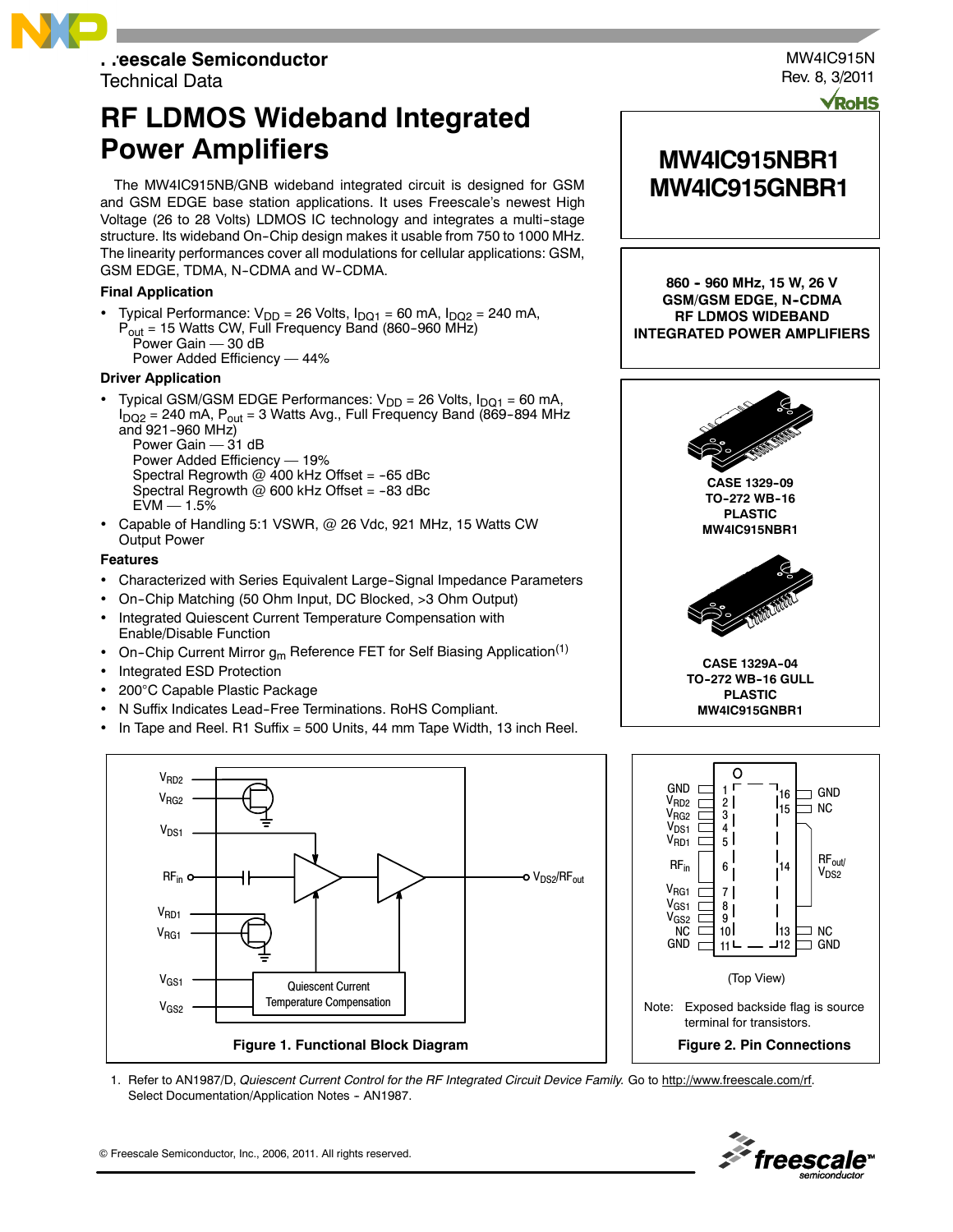

#### **Table 1. Maximum Ratings**

| Rating                                | Symbol                    | Value           | Unit |
|---------------------------------------|---------------------------|-----------------|------|
| Drain-Source Voltage                  | V <sub>DSS</sub>          | $-0.5. +65$     | Vdc  |
| Gate-Source Voltage                   | $V_{GS}$                  | $-0.5. +15$     | Vdc  |
| Storage Temperature Range             | $\mathsf{T_{\text{stg}}}$ | $-65$ to $+175$ | °C   |
| <b>Operating Junction Temperature</b> | L,                        | 200             | °C   |

#### **Table 2. Thermal Characteristics**

|                                                                        | <b>Characteristic</b>                                                                         | Symbol                 | Value $(1)$ | Unit          |
|------------------------------------------------------------------------|-----------------------------------------------------------------------------------------------|------------------------|-------------|---------------|
| Thermal Resistance, Junction to Case                                   |                                                                                               | $R_{\theta \text{JC}}$ |             | $\degree$ C/W |
| <b>GSM Application</b><br>$(P_{\text{out}} = 15 \text{ W} \text{ CW})$ | Stage 1, 26 Vdc, $I_{\text{DO}}$ = 60 mA<br>Stage 2, 26 Vdc, $I_{\text{DO}} = 240 \text{ mA}$ |                        | 7.3<br>1.7  |               |
| <b>GSM EDGE Application</b><br>$(P_{out} = 7.5 W CW)$                  | Stage 1, 26 Vdc, $I_{\text{DO}}$ = 60 mA<br>Stage 2, 26 Vdc, $I_{\text{DO}} = 240 \text{ mA}$ |                        | 7.3<br>1.8  |               |
| <b>CDMA Application</b><br>$(P_{out} = 3.75 W CW)$                     | Stage 1, 26 Vdc, $I_{\text{DO}}$ = 60 mA<br>Stage 2, 26 Vdc, $I_{\text{DO}} = 240 \text{ mA}$ |                        | 7.4<br>1.9  |               |

#### **Table 3. ESD Protection Characteristics**

| <b>Test Conditions</b>     | <b>Class</b>             |
|----------------------------|--------------------------|
| Human Body Model           | (Minimum)                |
| Machine Model              | M3 (Minimum)             |
| <b>Charge Device Model</b> | C <sub>2</sub> (Minimum) |

#### **Table 4. Moisture Sensitivity Level**

| <b>Test Methodology</b>               | Rating | <b>Package Peak Temperature</b> | Unit |
|---------------------------------------|--------|---------------------------------|------|
| Per JESD 22-A113, IPC/JEDEC J-STD-020 |        | 260                             |      |

# **Table 5. Electrical Characteristics** (T<sub>A</sub> = 25°C unless otherwise noted)

| <b>Characteristic</b>                                                                                                                                        | svmbol | Mir. | T٧ι              | Max              | Unit |
|--------------------------------------------------------------------------------------------------------------------------------------------------------------|--------|------|------------------|------------------|------|
| <b>Eunotional Tests</b> (in Freescale Test Fixture, 50 ohm system) $V_{\text{DC}} = 26$ $V_{\text{AC}}$ $I_{\text{DC}} = 90$ mÅ $I_{\text{DC}} = 240$ mÅ $P$ |        |      | $\cdot$ $ \cdot$ | <b>DED</b><br>M' |      |

**Functional Tests** (In Freescale Test Fixture, 50 ohm system) V<sub>DS</sub> = 26 Vdc, I<sub>DQ1</sub> = 90 mA, I<sub>DQ2</sub> = 240 mA, P<sub>out</sub> = 15 W PEP,  $f1 = 960$  MHz and  $f2 = 960.1$  MHz, Two-Tone

| Power Gain                 | $G_{\text{ps}}$ | 29 | 31    |                          | dB  |
|----------------------------|-----------------|----|-------|--------------------------|-----|
| Power Added Efficiency     | PAE             | 29 | 31    | $\overline{\phantom{0}}$ | %   |
| Intermodulation Distortion | <b>IMD</b>      |    | -40   | $-29$                    | dBc |
| Input Return Loss          | IRL             |    | $-15$ | $-10$                    | dB  |

1. Refer to AN1955/D, Thermal Measurement Methodology of RF Power Amplifiers. Go to http://www.freescale.com/rf. Select Documentation/Application Notes - AN1955.

(continued)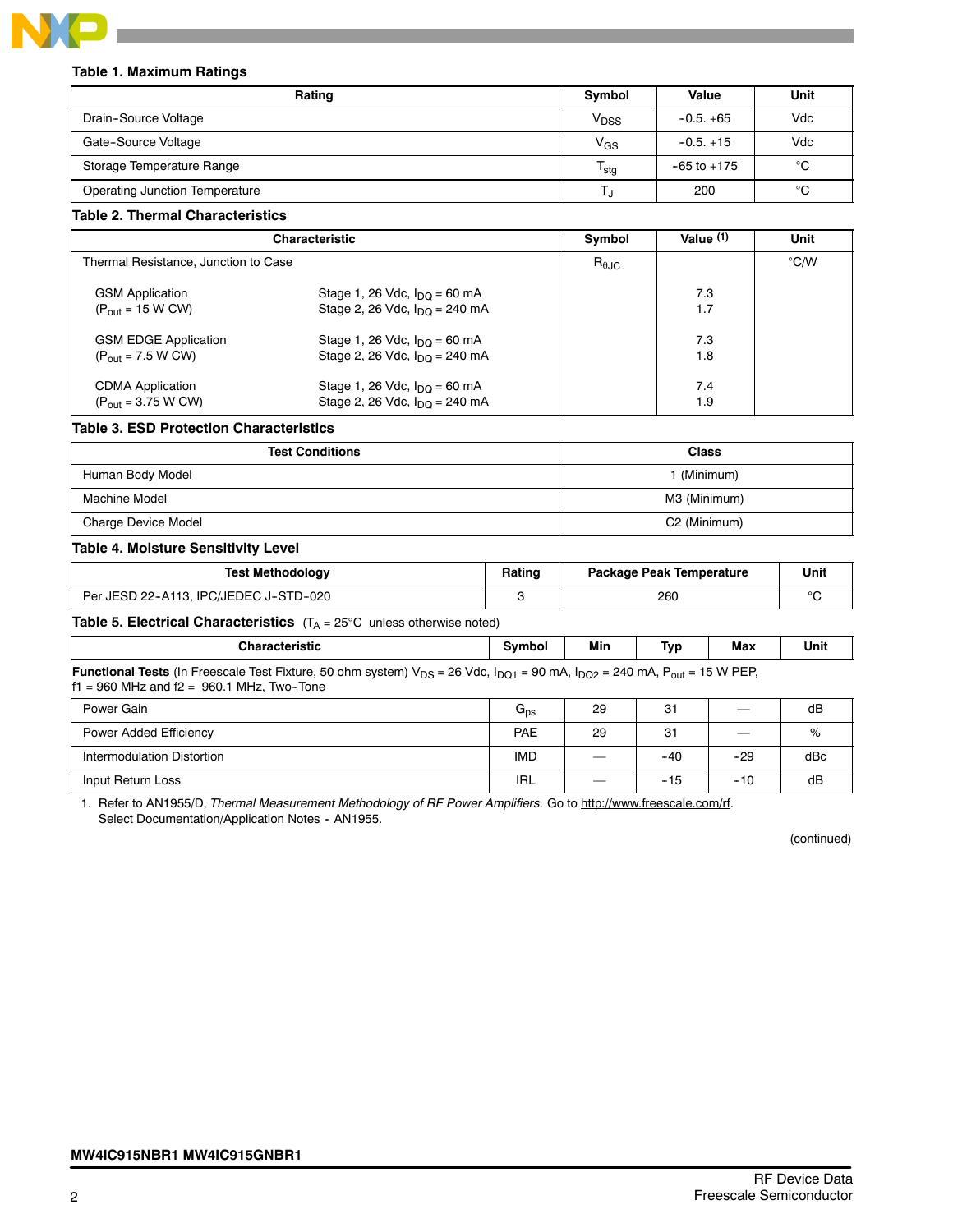

| <b>Table 5. Electrical Characteristics</b> $(T_A = 25^{\circ}C \text{ unless otherwise noted})$ (continued) |  |  |
|-------------------------------------------------------------------------------------------------------------|--|--|
|-------------------------------------------------------------------------------------------------------------|--|--|

| <b>Characteristic</b>                                                                                                                                      | Symbol | Min | Typ  | Max | Unit    |  |  |
|------------------------------------------------------------------------------------------------------------------------------------------------------------|--------|-----|------|-----|---------|--|--|
| <b>Typical Performances</b> (In Freescale Reference Board) $V_{DS} = 26 V$ , $I_{DQ1} = 60$ mA, $I_{DQ2} = 240$ mA, 869 MHz <frequency>960 MHz</frequency> |        |     |      |     |         |  |  |
| Quiescent Current Accuracy over Temperature<br>with 1.8 k $\Omega$ Gate Feed Resistors (-10 to 85°C) <sup>(1)</sup>                                        | ΔІот   |     | ±5   |     | %       |  |  |
| Gain Flatness in 40 MHz Bandwidth @ $P_{out}$ = 3 W CW                                                                                                     | G⊧     |     | 0.2  |     | dB      |  |  |
| Deviation from Linear Phase in 40 MHz Bandwidth $\omega P_{\text{out}} = 3$ W CW                                                                           | Φ      |     | ±0.6 |     | $\circ$ |  |  |
| Delay $@P_{out} = 3$ W CW Including Output Matching                                                                                                        | Delay  |     | 2.5  |     | ns      |  |  |
| Part-to-Part Phase Variation @ $P_{out}$ = 3 W CW                                                                                                          | ΔΦ     |     | ±15  |     | $\circ$ |  |  |

**Typical GSM/GSM EDGE Performances** (In Freescale Reference Board) V<sub>DS</sub> = 26 V, I<sub>DQ1</sub> = 60 mA, I<sub>DQ2</sub> = 240 mA,

869 MHz<Frequency<960 MHz

| Output Power, 1dB Compression Point                                           | P <sub>1</sub> d <sub>B</sub> | 20    | Watts   |
|-------------------------------------------------------------------------------|-------------------------------|-------|---------|
| Power Gain @ $P_{out}$ = 15 W CW                                              | $G_{\text{ps}}$               | 30    | dB      |
| Power Added Efficiency $@P_{out} = 15$ W CW                                   | <b>PAE</b>                    | 44    | %       |
| Input Return Loss @ $P_{out}$ = 15 W CW                                       | IRL                           | $-15$ | dB      |
| Error Vector Magnitude $@P_{out} = 3 W$ Avg. including<br>0.6% rms source EVM | <b>EVM</b>                    | 1.5   | $%$ rms |
| Spectral Regrowth at 400 kHz Offset $@P_{out} = 3$ W Avg.                     | SR <sub>1</sub>               | $-65$ | dBc     |
| Spectral Regrowth at 600 kHz Offset @ $P_{out}$ = 3 W Avg.                    | SR <sub>2</sub>               | -83   | dBc     |

1. Refer to AN1977/D, Quiescent Current Thermal Tracking Circuit in the RF Integrated Circuit Family. Go to http://www.freescale.com/rf. Select Documentation/Application Notes - AN1977.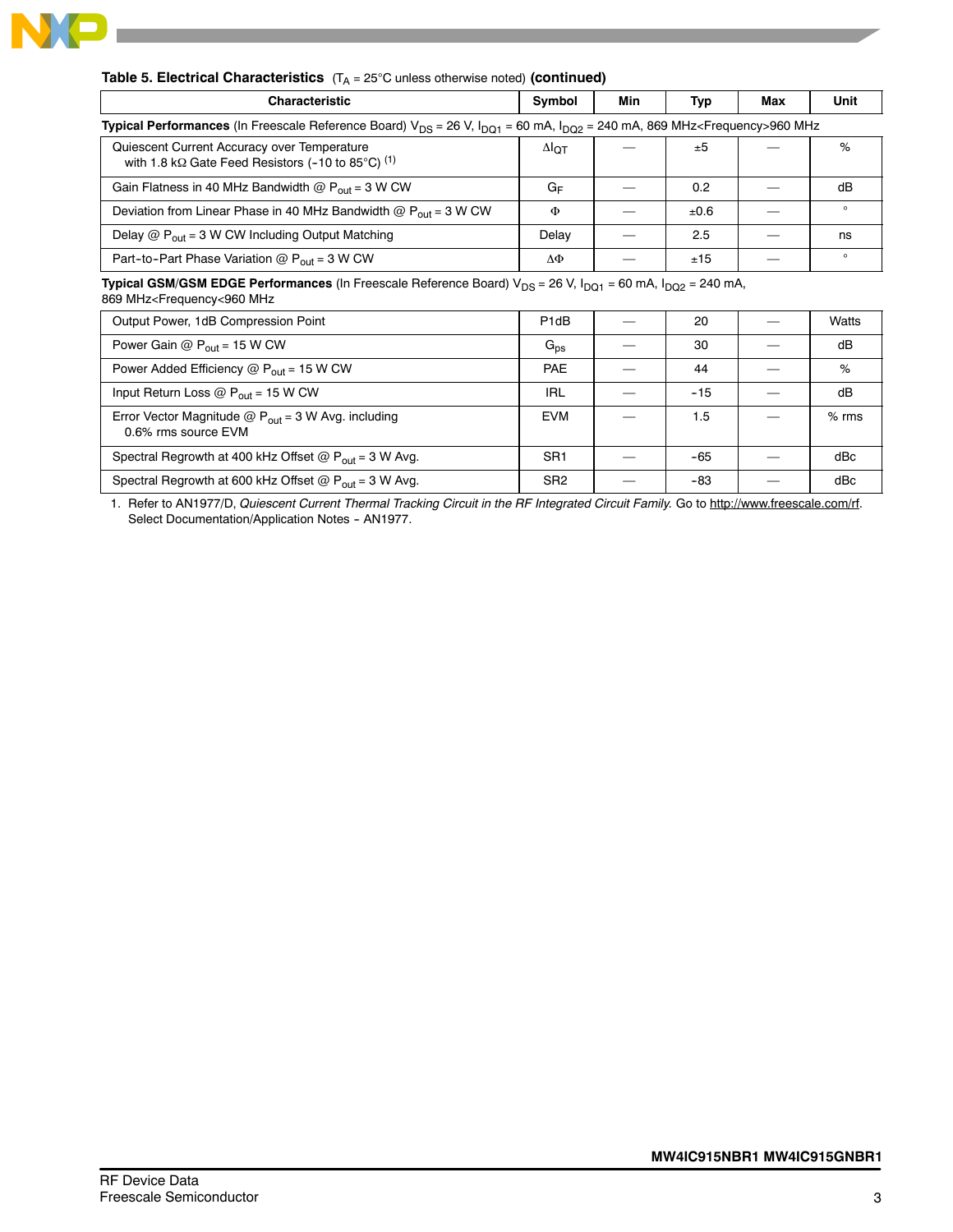

| Z1             | 0.086", 50 $\Omega$ Microstrip      | Z6         | $0.157'' \times 0.283''$ Microstrip       |
|----------------|-------------------------------------|------------|-------------------------------------------|
| Z <sub>2</sub> | $0.133'' \times 0.236''$ Microstrip | Z7         | $0.429'' \times 0.283''$ Microstrip       |
| Z3             | $0.435'' \times 0.283''$ Microstrip | Z8         | $0.394'' \times 0.088''$ Microstrip       |
| -74            | $0.171''$ x 0.283" Microstrip       | Z9         | $0.181'' \times 0.088''$ Microstrip       |
| Z <sub>5</sub> | $0.429'' \times 0.283''$ Microstrip | <b>PCB</b> | Taconic TLX8, 0.030", $\epsilon_r = 2.55$ |
|                |                                     |            |                                           |

# **Figure 3. MW4IC915NBR1(GNBR1) Test Fixture Schematic**

| Part                              | <b>Description</b>                         | <b>Part Number</b> | <b>Manufacturer</b> |
|-----------------------------------|--------------------------------------------|--------------------|---------------------|
| C1, C6, C9, C14                   | 22 µF, 35 V Tantalum Chip Capacitors       | TAJE226M035R       | <b>AVX</b>          |
| C2, C5, C8, C11                   | 1000 pF Chip Capacitors                    | 100B102JCA500X     | <b>ATC</b>          |
| C3, C4, C7, C10, C16              | 22 pF Chip Capacitors                      | 100B220JCA500X     | <b>ATC</b>          |
| C <sub>12</sub> , C <sub>13</sub> | 10 pF Chip Capacitors                      | 100B100JCA500X     | <b>ATC</b>          |
| C15                               | 10 µF Tantalum Chip Capacitor              | T491X226K035AS4394 | Kemet               |
| L1                                | 12.5 nH Inductor                           |                    |                     |
| M1, M2, M3, M4                    | 0.283", 90° Mitered Microstrip Bends       |                    |                     |
| R <sub>1</sub> , R <sub>2</sub>   | 10 k $\Omega$ , 1/4 W Chip Resistor (1206) |                    |                     |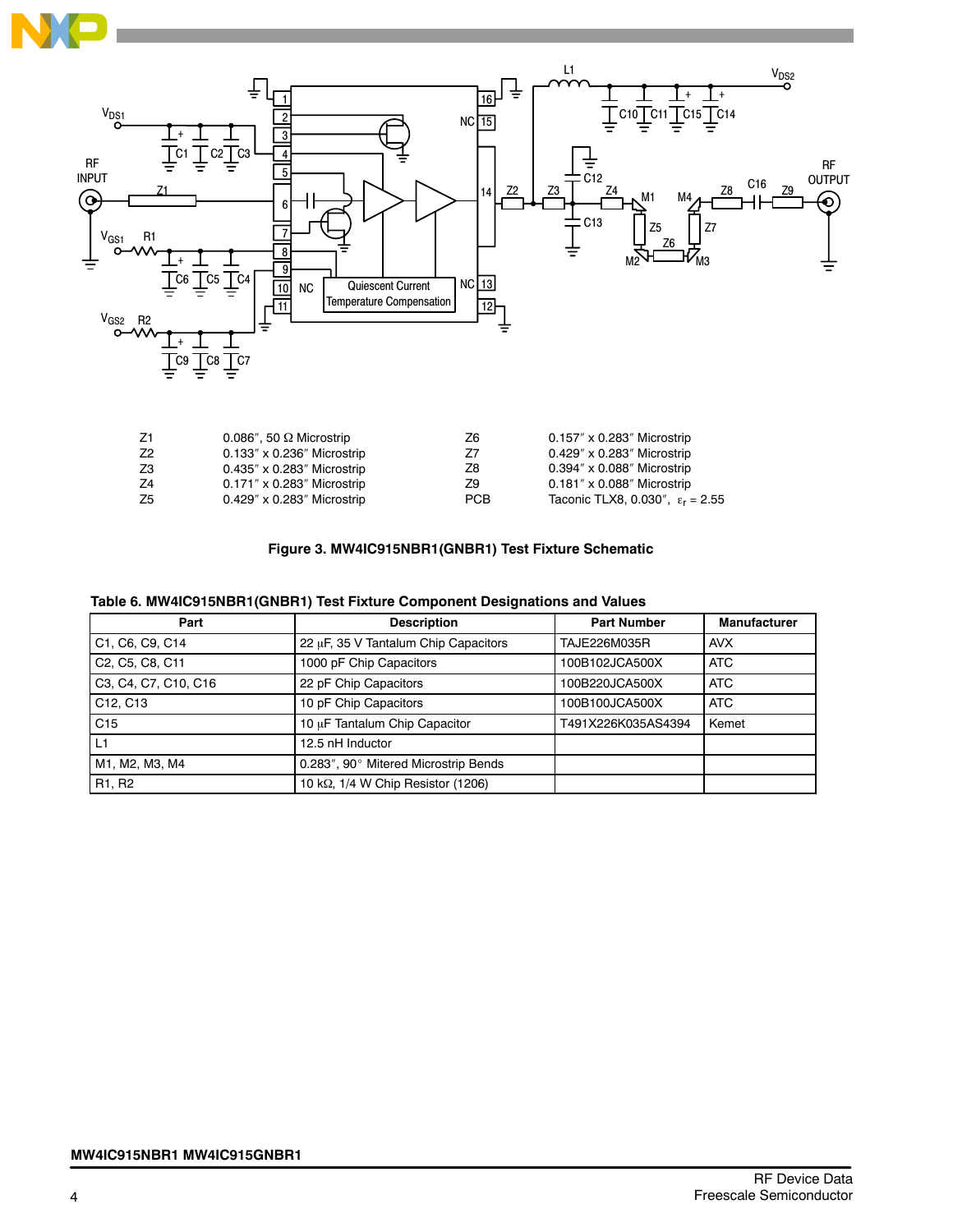



Freescale has begun the transition of marking Printed Circuit Boards (PCBs) with the Freescale Semiconductor signature/ logo. PCBs may have either Motorola or Freescale markings during the transition period. These changes will have no impact on form, fit or function of the current product.

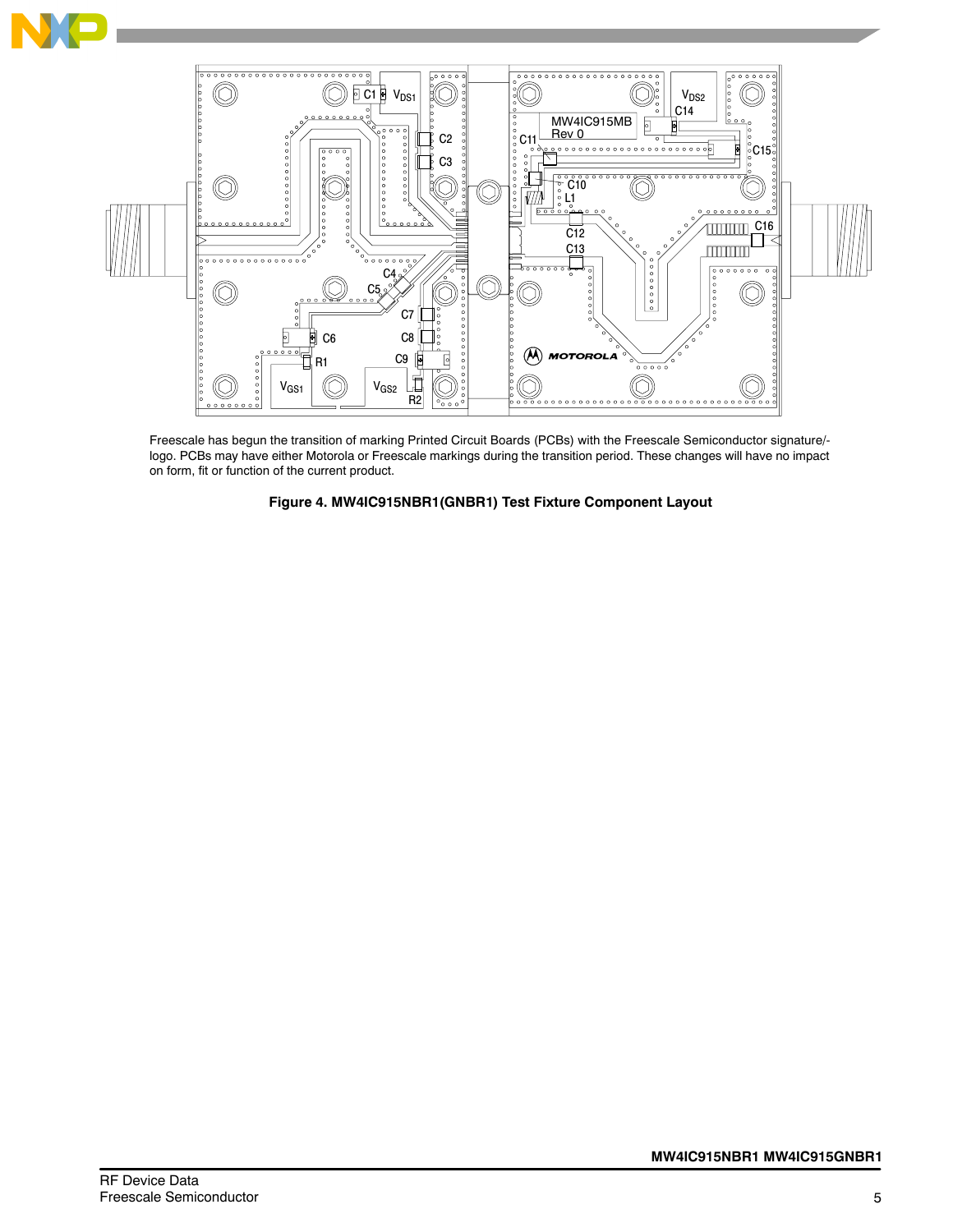



| Z1 | $0.681'' \times 0.039''$ , 50 $\Omega$ Microstrip | Z5         | $0.566''$ x $0.043''$ Microstrip        |
|----|---------------------------------------------------|------------|-----------------------------------------|
| Z2 | $0.157'' \times 0.228''$ Microstrip               | Z6         | $0.165'' \times 0.043''$ Microstrip     |
| Z3 | $0.468'' \times 0.157''$ Microstrip               | 77         | $0.078'' \times 0.043''$ Microstrip     |
| Z4 | $0.220'' \times 0.157''$ Microstrip               | <b>PCB</b> | Taconic RF35, 0.02", $\epsilon_r = 3.5$ |
|    |                                                   |            |                                         |

# **Figure 5. MW4IC915NBR1(GNBR1) Reference Board Schematic**

|  |  | Table 7. MW4IC915NBR1(GNBR1) Reference Board Component Designations and Values |
|--|--|--------------------------------------------------------------------------------|
|  |  |                                                                                |

| Part                              | <b>Description</b>                          | <b>Part Number</b> | <b>Manufacturer</b> |
|-----------------------------------|---------------------------------------------|--------------------|---------------------|
| C1, C15                           | 10 pF Chip Capacitors (0805), ACCU-P        | 08051J100GBT       | <b>AVX</b>          |
| C <sub>2</sub>                    | 5.6 pF Chip Capacitor (0805), ACCU-P        | 08051J5R6BBT       | <b>AVX</b>          |
| C3, C4, C9, C11, C13              | 33 pF Chip Capacitors (0805), ACCU-P        | 08051J330GB        | <b>AVX</b>          |
| C5, C10, C12, C14                 | 10 nF Chip Capacitors (0805)                | 08055C103KAT       | <b>AVX</b>          |
| C6, C7, C8                        | 22 µF, 35 V Tantalum Capacitors             | TAJE226MO35R       | <b>AVX</b>          |
| C <sub>16</sub> , C <sub>17</sub> | 100 nF Chip Capacitors (0805)               | 08055C104KAT       | <b>AVX</b>          |
| P <sub>1</sub> , P <sub>2</sub>   | 5 kΩ Potentiometer CMS Cermet Multi-turn    | 3224W              | <b>Bourns</b>       |
| R1, R2, R3, R4, R5                | $0 \Omega$ , 1/8 W Chip Resistors (0805)    |                    |                     |
| R6, R7                            | 10 k $\Omega$ , 1/4 W Chip Resistors (1206) |                    |                     |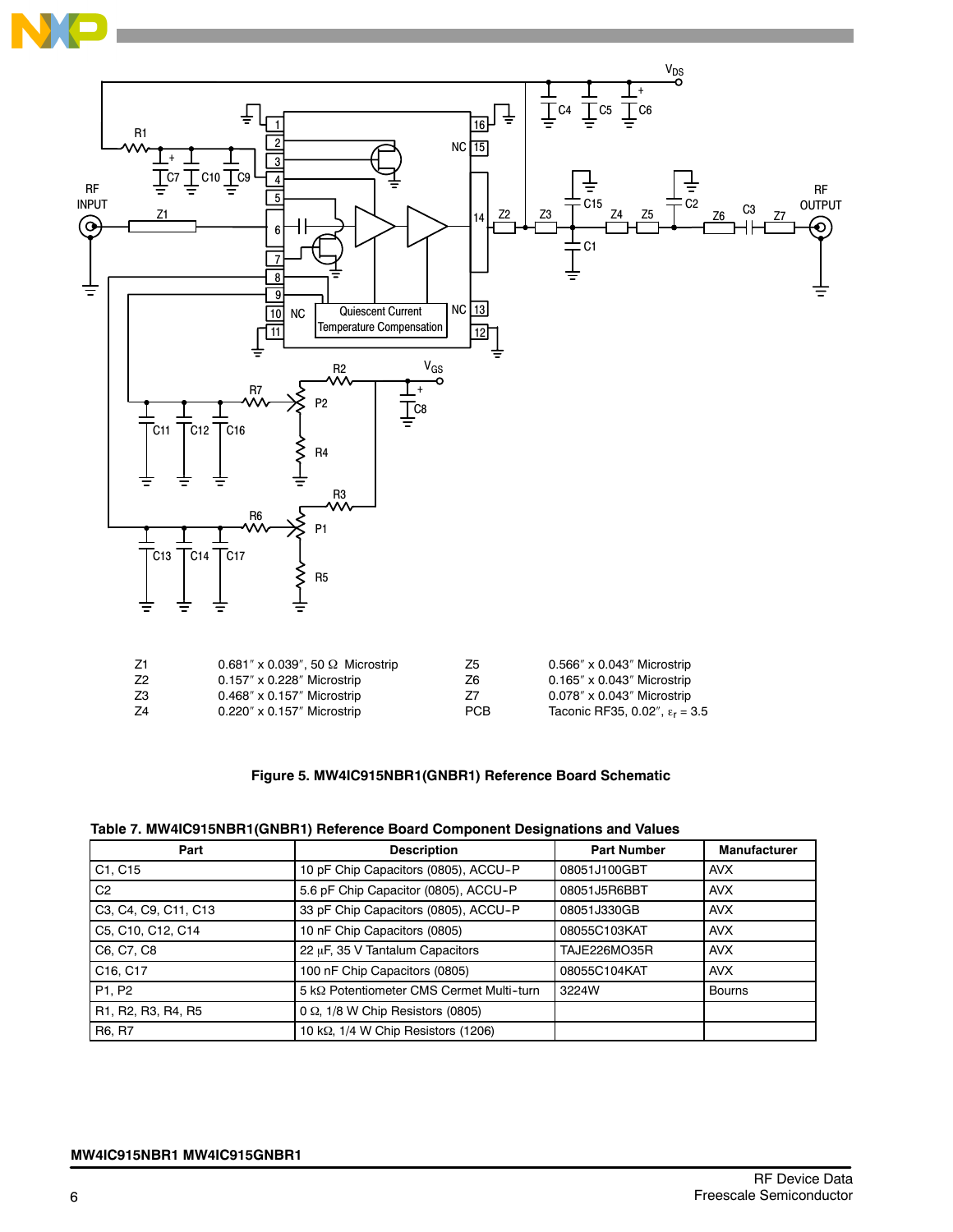

Freescale has begun the transition of marking Printed Circuit Boards (PCBs) with the Freescale Semiconductor signature/ logo. PCBs may have either Motorola or Freescale markings during the transition period. These changes will have no impact on form, fit or function of the current product.

# **Figure 6. MW4IC915NBR1(GNBR1) Reference Board Component Layout**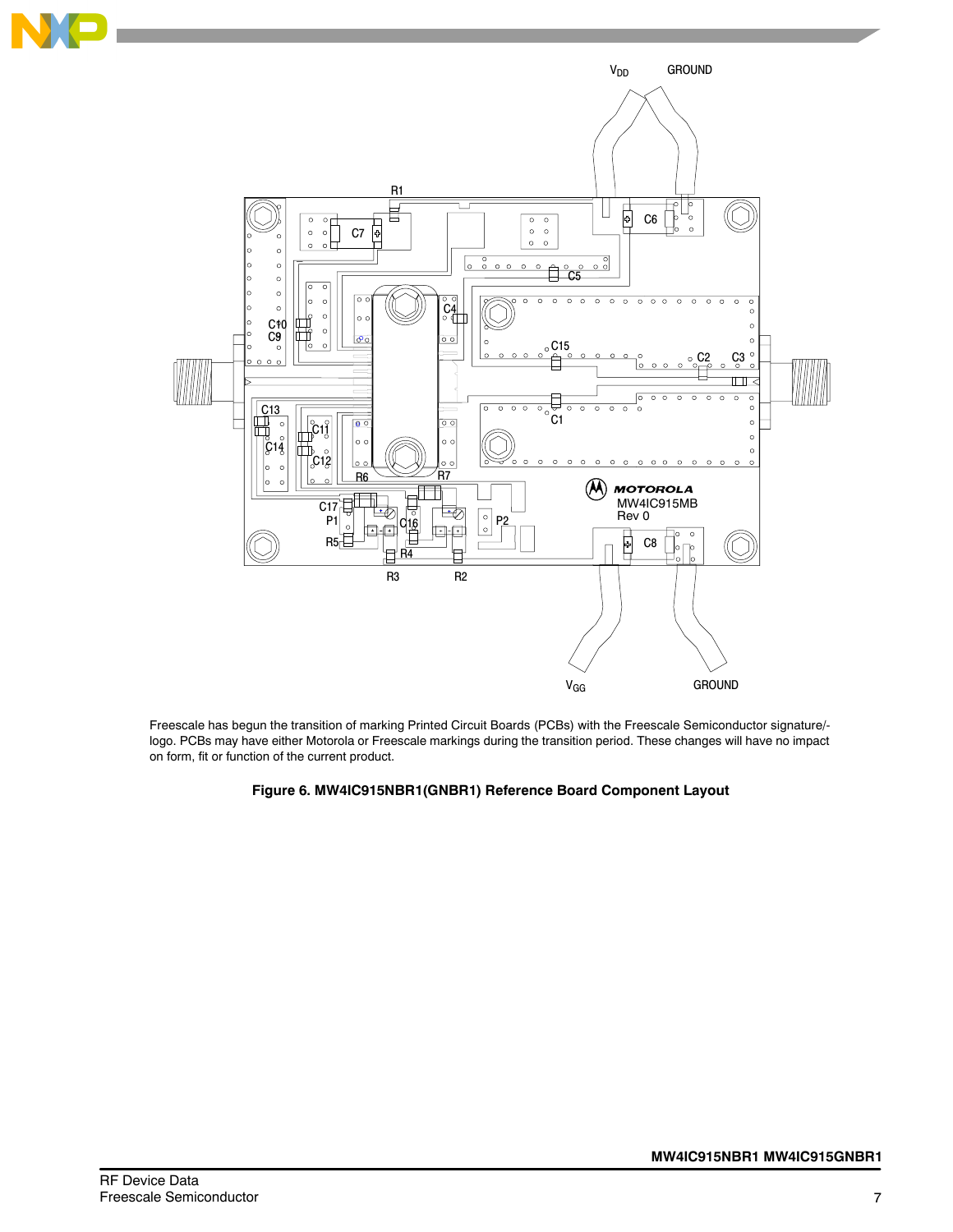

**TYPICAL CHARACTERISTICS (FREESCALE TEST FIXTURE, 50 OHM SYSTEM)**







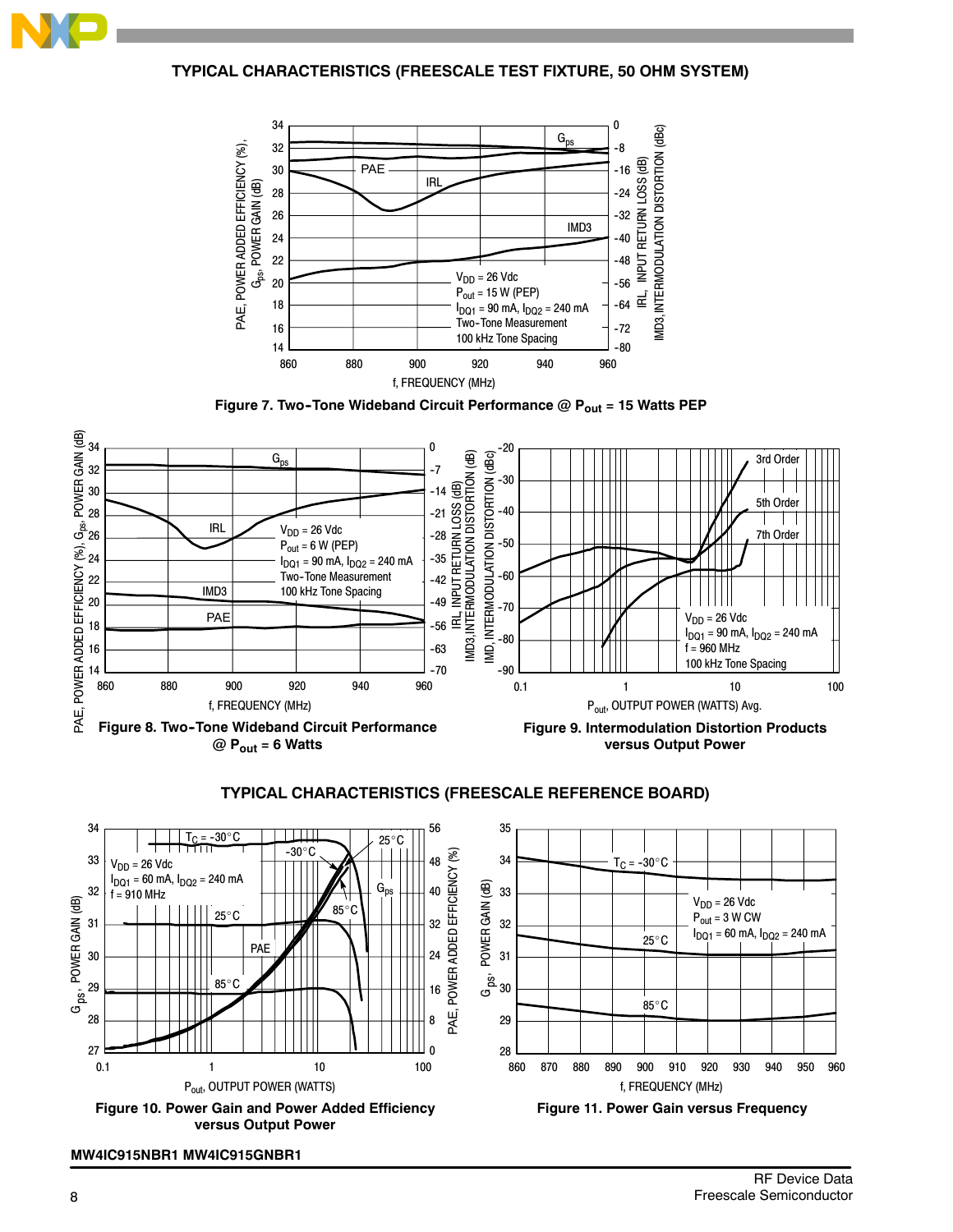

**TYPICAL CHARACTERISTICS (FREESCALE REFERENCE BOARD) - CONTINUED** 

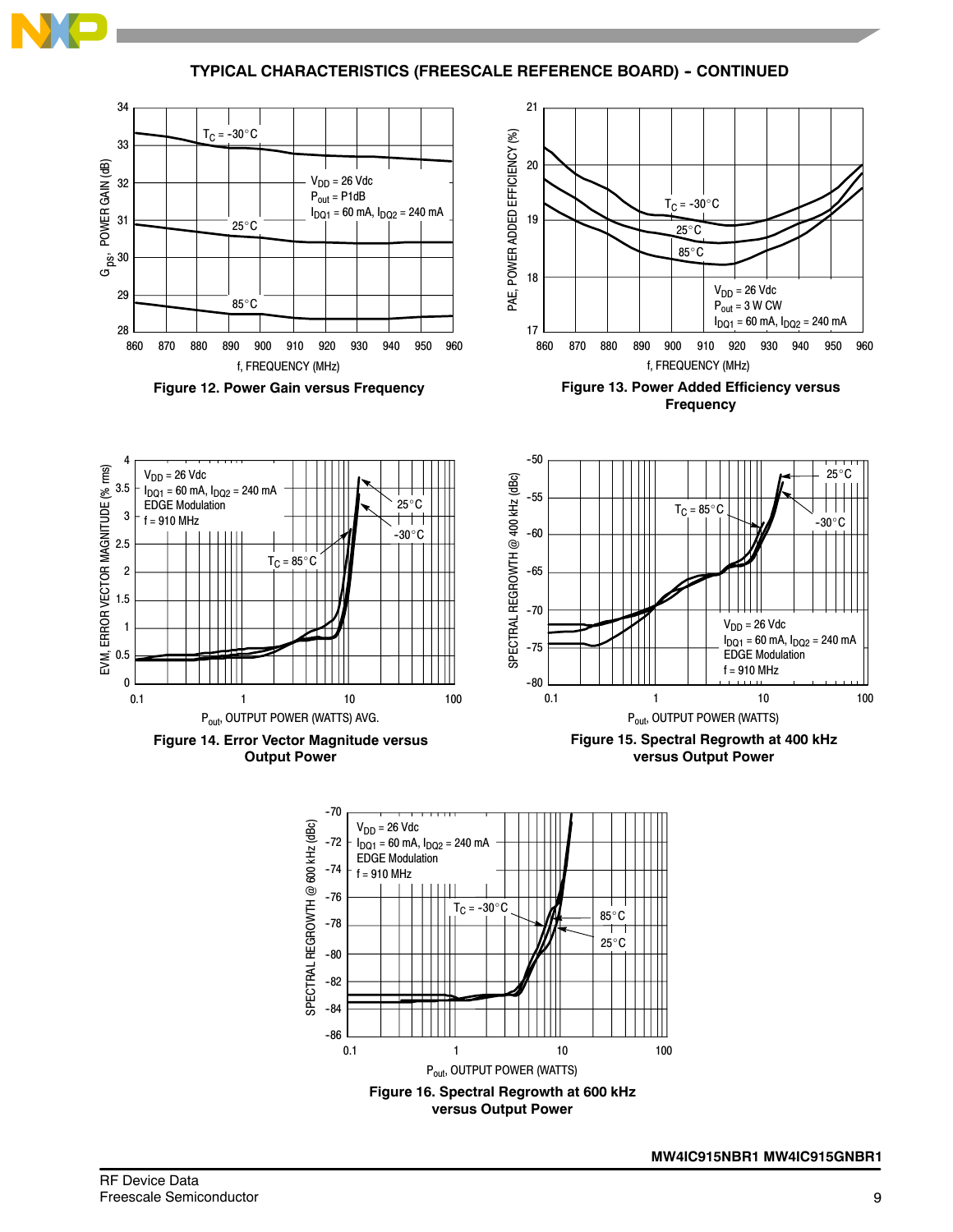

 $V_{DD}$  = 26 V,  $I_{DQ1}$  = 60 mA,  $I_{DQ2}$  = 240 mA,  $P_{out}$  = P1dB

| <b>MHz</b> | Z <sub>load</sub><br>Ω |
|------------|------------------------|
| 900        | $3.23 - 14.30$         |
| 910        | $3.24 - 14.36$         |
| 920        | $3.25 - j4.42$         |
| 930        | $3.25 - 14.47$         |
| 940        | $3.23 - j4.52$         |
| 950        | $3.21 - 14.56$         |
| 960        | $3.16 - 14.60$         |
| 970        | $3.11 - 14.65$         |
| 980        | $3.04 - j4.70$         |





**Figure 17. Series Equivalent Input and Load Impedance**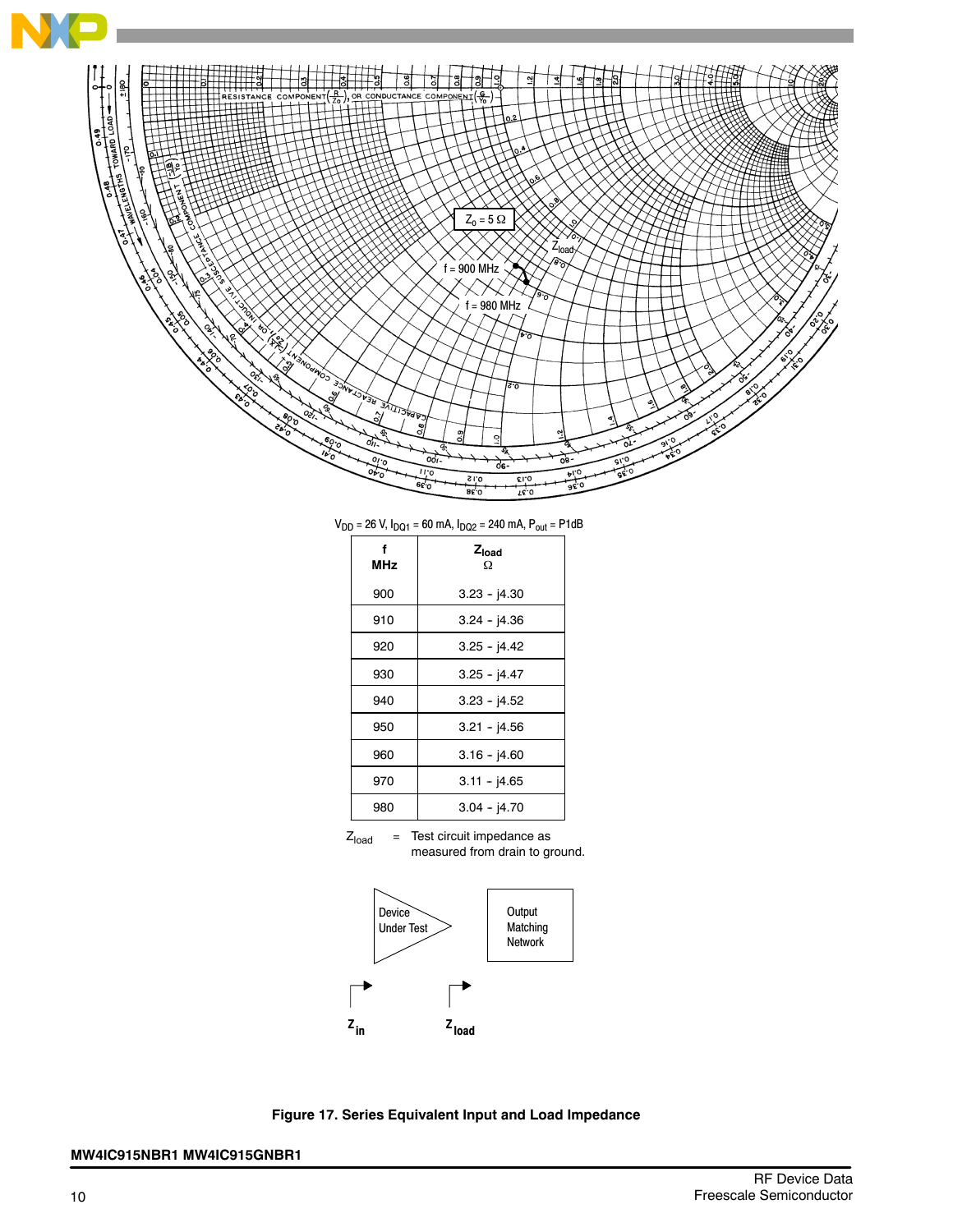

**PACKAGE DIMENSIONS**

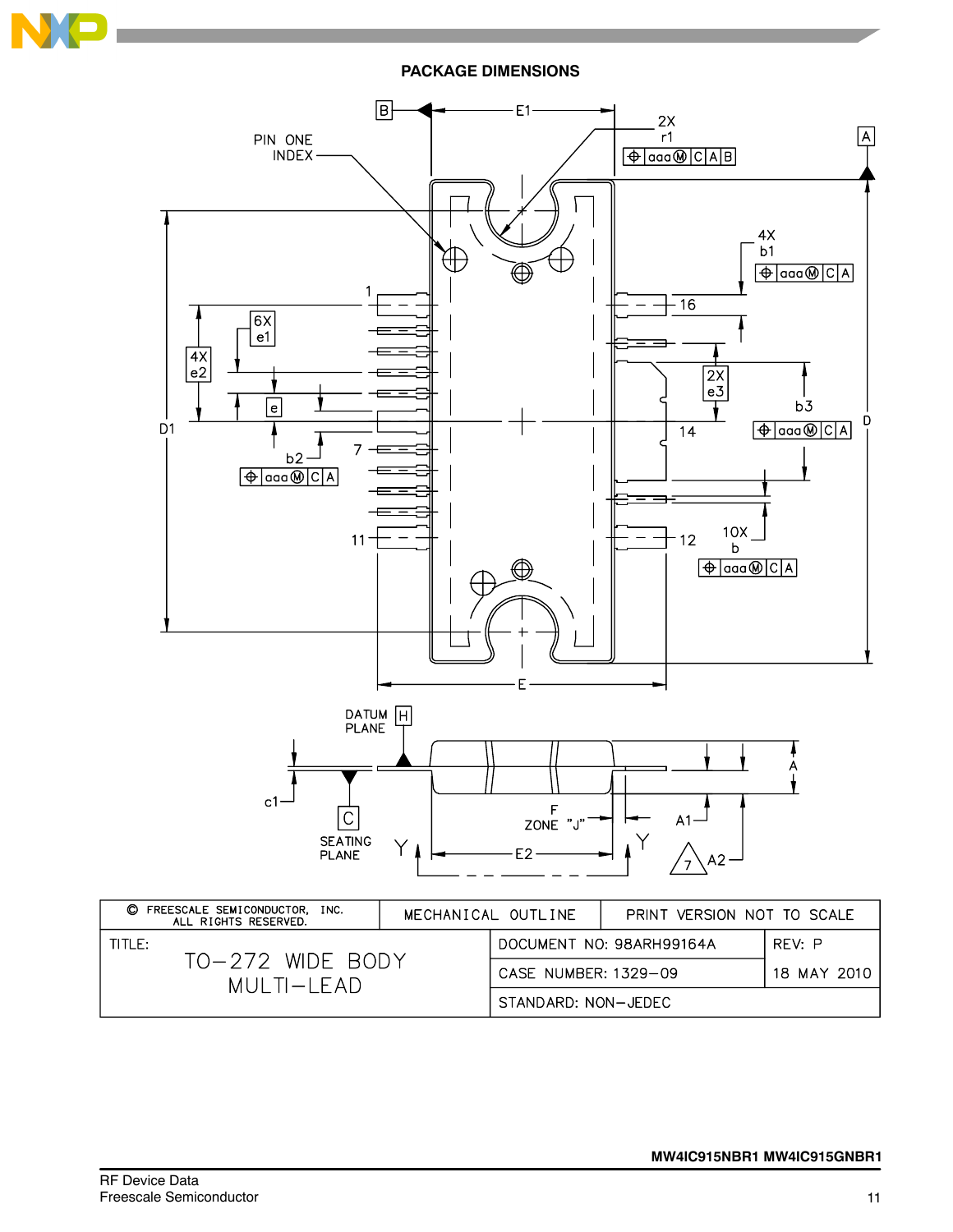

VIEW Y-Y

| FREESCALE SEMICONDUCTOR. INC.<br>O<br>ALL RIGHTS RESERVED. | MECHANICAL OUTLINE |                                    | PRINT VERSION NOT TO SCALE |             |
|------------------------------------------------------------|--------------------|------------------------------------|----------------------------|-------------|
| TITLE:<br>TO-272 WIDE BODY<br>$MUI$ TI $-I$ FAD            |                    | DOCUMENT NO: 98ARH99164A<br>REV: P |                            |             |
|                                                            |                    | CASE NUMBER: 1329-09               |                            | 18 MAY 2010 |
|                                                            |                    | STANDARD: NON-JEDEC                |                            |             |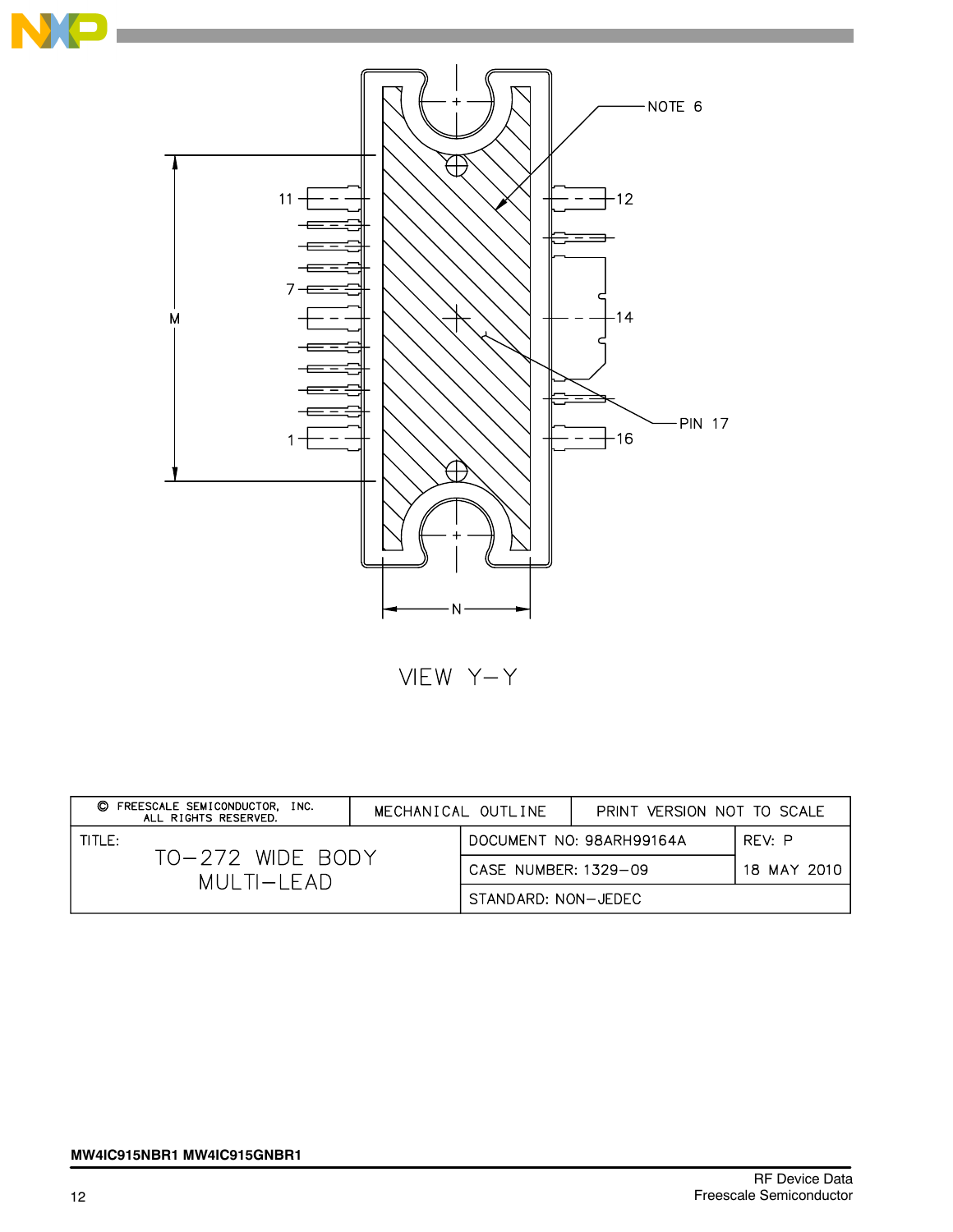

NOTES:

- 1. CONTROLLING DIMENSION: INCH
- 2. INTERPRET DIMENSIONS AND TOLERANCES PER ASME Y14.5M-1994.
- 3. DATUM PLANE -H- IS LOCATED AT THE TOP OF LEAD AND IS COINCIDENT WITH THE LEAD WHERE THE LEAD EXITS THE PLASTIC BODY AT THE TOP OF THE PARTING LINE.
- 4. DIMENSIONS "D" AND "E1" DO NOT INCLUDE MOLD PROTRUSION. ALLOWABLE PROTRUSION IS .006 (0.15) PER SIDE. DIMENSIONS "D" AND "E1" DO INCLUDE MOLD MISMATCH AND ARE DETERMINED AT DATUM PLANE -H-.
- 5. DIMENSIONS "b", "b1", "b2" AND "b3" DO NOT INCLUDE DAMBAR PROTRUSION. ALLOWABLE DAMBAR PROTRUSION SHALL BE .005 (0.13) TOTAL IN EXCESS OF THE "b", "b1", "b2" AND "b3" DIMENSIONS AT MAXIMUM MATERIAL CONDITION.
- 6. HATCHING REPRESENTS THE EXPOSED AREA OFTHE HEAT SLUG. HATCHED AREA SHOWN IS ON THE SAME PLANE.
- 7. DIM A2 APPLIES WITHIN ZONE "J" ONLY.

|                                                                                  |            | <b>INCH</b> | <b>MILLIMETER</b> |                      |                | <b>INCH</b> |                          | <b>MILLIMETER</b>          |            |  |
|----------------------------------------------------------------------------------|------------|-------------|-------------------|----------------------|----------------|-------------|--------------------------|----------------------------|------------|--|
| <b>DIM</b>                                                                       | <b>MIN</b> | <b>MAX</b>  | <b>MIN</b>        | MAX                  | <b>DIM</b>     | <b>MIN</b>  | MAX                      | <b>MIN</b>                 | <b>MAX</b> |  |
| A                                                                                | .100       | .104        | 2.54              | 2.64                 | b              | .011        | .017                     | 0.28                       | 0.43       |  |
| A <sub>1</sub>                                                                   | .038       | .044        | 0.96              | 1.12                 | b <sub>1</sub> | .037        | .043                     | 0.94                       | 1.09       |  |
| A2                                                                               | .040       | .042        | 1.02              | 1.07                 | b2             | .037        | .043                     | 0.94                       | 1.09       |  |
| D                                                                                | .928       | .932        | 23.57             | 23.67                | b <sub>3</sub> | .225        | .231                     | 5.72                       | 5.87       |  |
| D <sub>1</sub>                                                                   |            | .810 BSC    |                   | 20.57 BSC            | c <sub>1</sub> | .007        | .011                     | .18                        | .28        |  |
| E                                                                                | .551       | .559        | 14.00             | 14.20                | e              |             | .054 BSC                 |                            | 1.37 BSC   |  |
| E1                                                                               | .353       | .357        | 8.97              | 9.07                 | e1             |             | .040 BSC                 |                            | 1.02 BSC   |  |
| E2                                                                               | .346       | .350        | 8.79              | 8.89                 | e <sub>2</sub> |             | .224 BSC                 |                            | 5.69 BSC   |  |
| F                                                                                |            | .025 BSC    |                   | 0.64 BSC             | e <sub>3</sub> | .150 BSC    |                          |                            | 3.81 BSC   |  |
| M                                                                                | .600       |             | 15.24             |                      | r1             | .063        | .068                     | 1.6                        | 1.73       |  |
| N                                                                                | .270       |             | 6.86              |                      |                |             |                          |                            |            |  |
|                                                                                  |            |             |                   |                      | aaa            |             | .004                     |                            | .10        |  |
|                                                                                  |            |             |                   |                      |                |             |                          |                            |            |  |
| C FREESCALE SEMICONDUCTOR,<br>INC.<br>MECHANICAL OUTLINE<br>ALL RIGHTS RESERVED. |            |             |                   |                      |                |             |                          | PRINT VERSION NOT TO SCALE |            |  |
| TITLE:                                                                           |            |             |                   |                      |                |             | DOCUMENT NO: 98ARH99164A |                            | REV: P     |  |
| TO-272 WIDE BODY                                                                 |            |             |                   | CASE NUMBER: 1329-09 |                |             | 18 MAY 2010              |                            |            |  |
| MULTI-LEAD                                                                       |            |             |                   |                      |                |             | STANDARD: NON-JEDEC      |                            |            |  |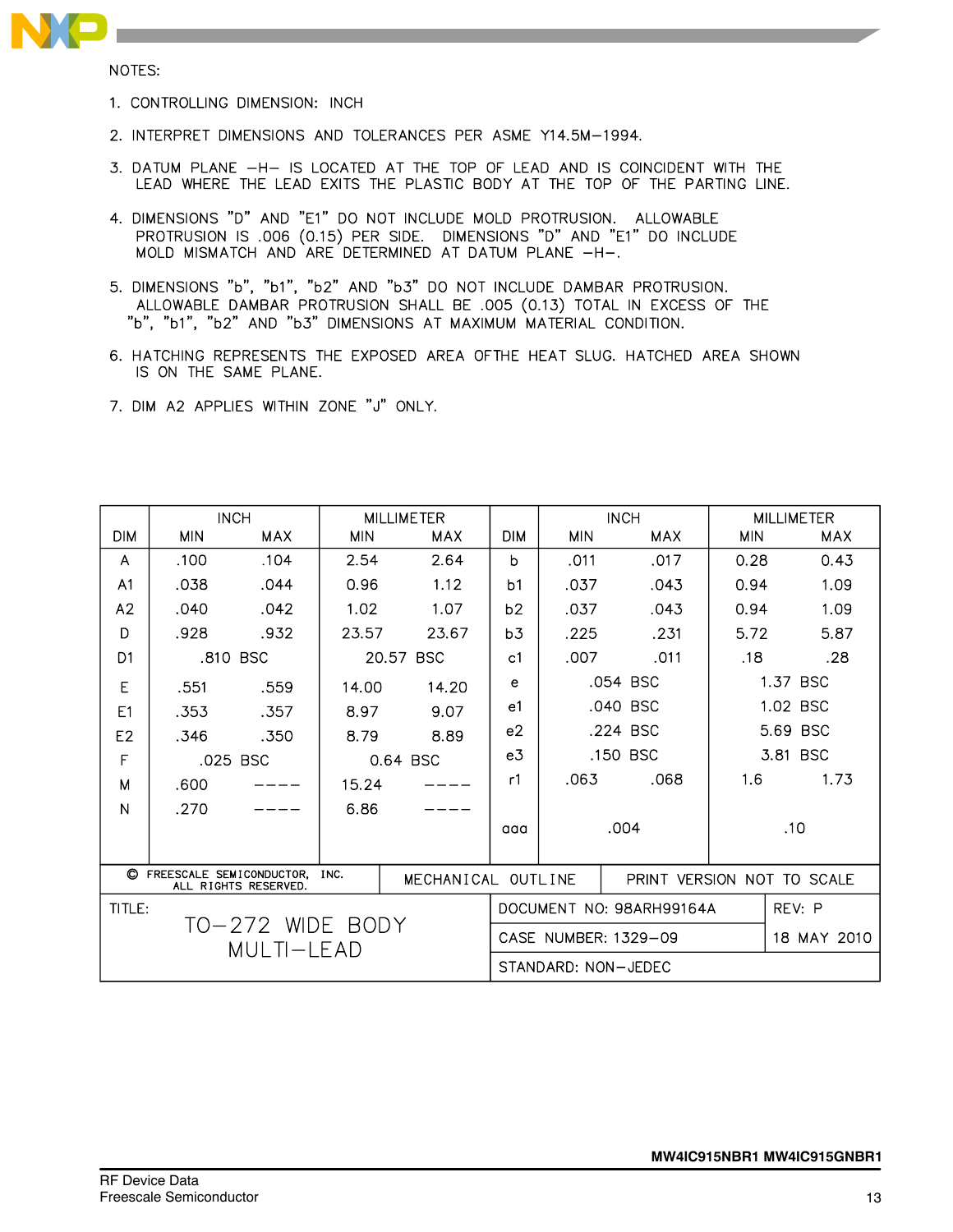

| FREESCALE SEMICONDUCTOR, INC.<br>O<br>MECHANICAL OUTLINE<br>ALL RIGHTS RESERVED. |                       |                          | PRINT VERSION NOT TO SCALE |  |
|----------------------------------------------------------------------------------|-----------------------|--------------------------|----------------------------|--|
| TITLE:                                                                           |                       | RFV: F                   |                            |  |
| TO-272WB, 16 LEAD                                                                |                       | DOCUMENT NO: 98ASA10532D |                            |  |
| <b>WING</b>                                                                      | 20 JUN 2007           |                          |                            |  |
| <b>GULL</b>                                                                      | CASE NUMBER: 1329A-04 |                          |                            |  |
| PLASTIC                                                                          |                       |                          | STANDARD: JEDEC MO-253 BA  |  |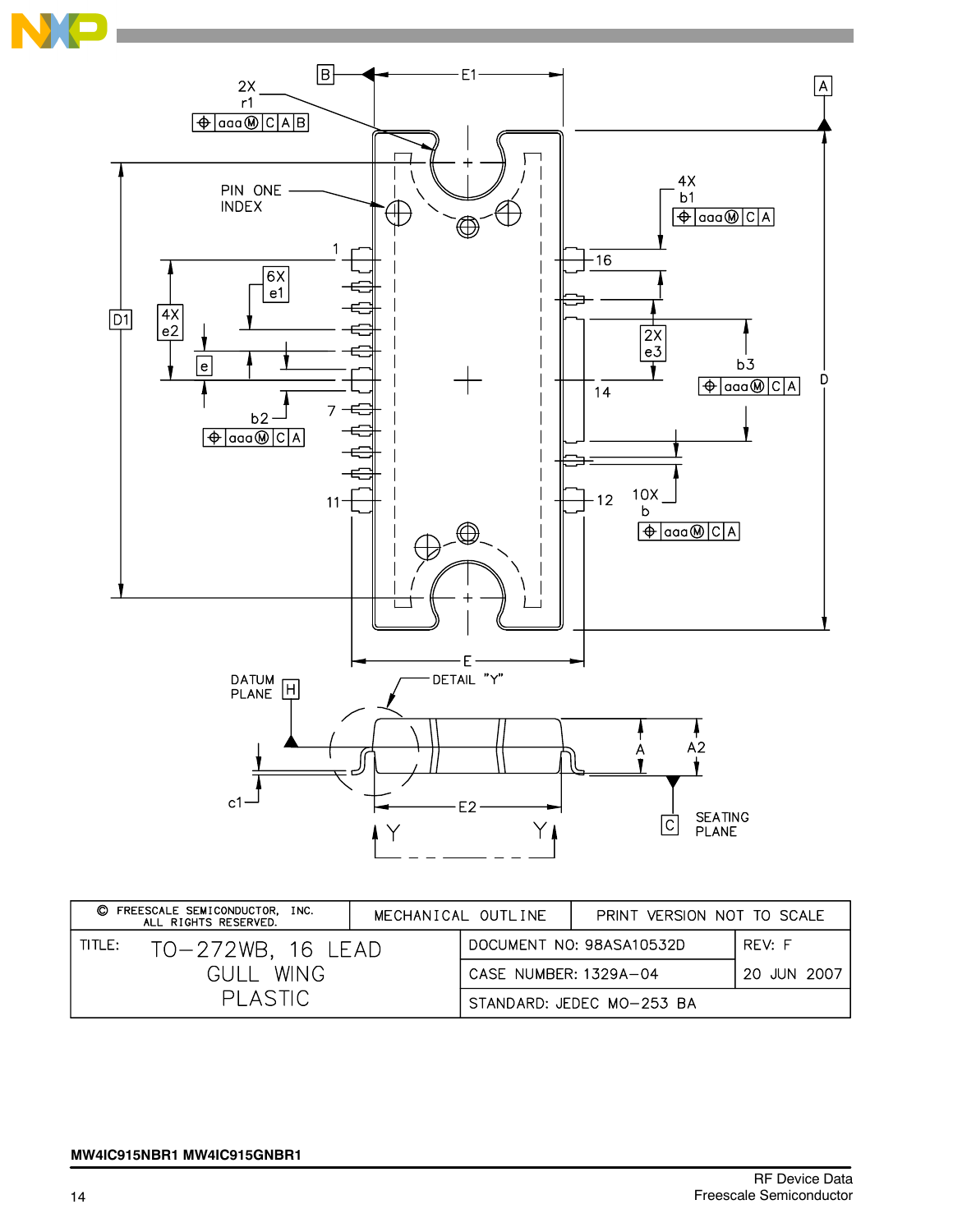

| C FREESCALE SEMICONDUCTOR, INC.<br>MECHANICAL OUTLINE<br>ALL RIGHTS RESERVED. |                   |                                      |                                    | PRINT VERSION NOT TO SCALE |  |
|-------------------------------------------------------------------------------|-------------------|--------------------------------------|------------------------------------|----------------------------|--|
| TITLE:                                                                        | TO-272WB, 16 LEAD |                                      | RFV: F<br>DOCUMENT NO: 98ASA10532D |                            |  |
| WING.<br>GULL.<br>PI ASTIC                                                    |                   | CASE NUMBER: 1329A-04<br>20 JUN 2007 |                                    |                            |  |
|                                                                               |                   |                                      | STANDARD: JEDEC MO-253 BA          |                            |  |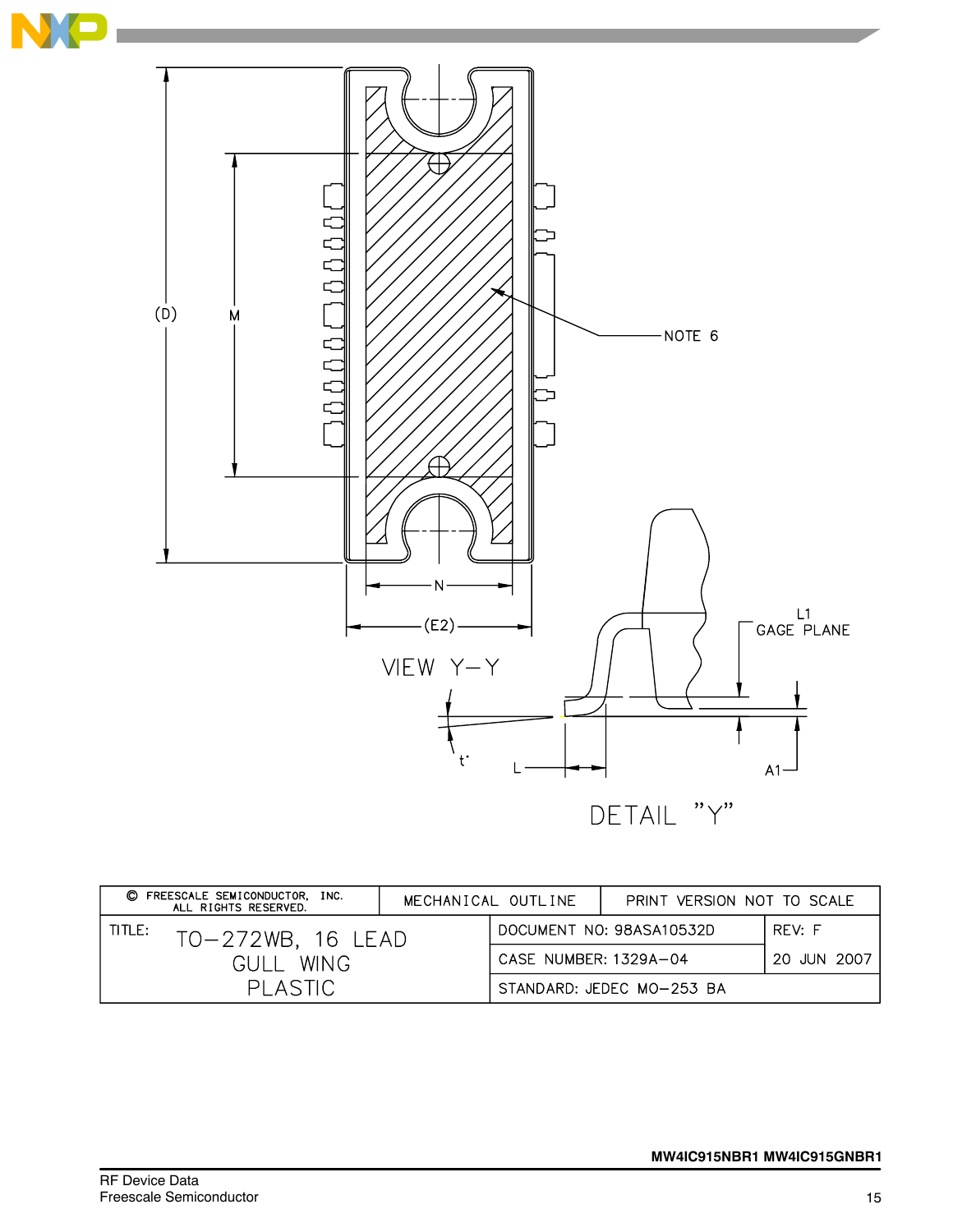

NOTES:

- 1. CONTROLLING DIMENSION: INCH
- 2. INTERPRET DIMENSIONS AND TOLERANCES PER ASME Y14.5M-1994.
- 3. DATUM PLANE -H- IS LOCATED AT THE TOP OF LEAD AND IS COINCIDENT WITH THE LEAD WHERE THE LEAD EXITS THE PLASTIC BODY AT THE TOP OF THE PARTING LINE.
- 4. DIMENSIONS "D" AND "E1" DO NOT INCLUDE MOLD PROTRUSION. ALLOWABLE PROTRUSION IS .006 (0.15) PER SIDE. DIMENSIONS "D" AND "E1" DO INCLUDE MOLD MISMATCH AND ARE DETERMINED AT DATUM PLANE -H-.
- 5. DIMENSIONS "b", "b1", "b2" AND "b3" DO NOT INCLUDE DAMBAR PROTRUSION. ALLOWABLE DAMBAR PROTRUSION SHALL BE .005 (0.13) TOTAL IN EXCESS OF THE "b", "b1", "b2" AND "b3" DIMENSIONS AT MAXIMUM MATERIAL CONDITION.
- 6. HATCHING REPRESENTS EXPOSED AREA OF THE HEAT SLUG. HATCHED AREA SHOWN IS ON THE SAME PLANE.

|                                                                                  |                             | <b>INCH</b> | <b>MILLIMETER</b> |           |                | <b>INCH</b>                |                | <b>MILLIMETER</b> |             |  |
|----------------------------------------------------------------------------------|-----------------------------|-------------|-------------------|-----------|----------------|----------------------------|----------------|-------------------|-------------|--|
| <b>DIM</b>                                                                       | <b>MIN</b>                  | MAX         | <b>MIN</b>        | MAX       | <b>DIM</b>     | <b>MIN</b>                 | MAX            | <b>MIN</b>        | MAX         |  |
| A                                                                                | .100                        | .104        | 2.54              | 2.64      | Ь              | .011                       | .017           | 0.28              | 0.43        |  |
| A <sub>1</sub>                                                                   | .001                        | .004        | 0.02              | 0.10      | b <sub>1</sub> | .037                       | .043           | 0.94              | 1.09        |  |
| A2                                                                               | .099                        | .110        | 2.51              | 2.79      | b2             | .037                       | .043           | 0.94              | 1.09        |  |
| D                                                                                | .928                        | .932        | 23.57             | 23.67     | b3             | .225                       | .231           | 5.72              | 5.87        |  |
| D <sub>1</sub>                                                                   |                             | .810 BSC    |                   | 20.57 BSC | c <sub>1</sub> | .007                       | .011           | .18               | .28         |  |
| E                                                                                | .429                        | .437        | 10.9              | 11.1      | e              |                            | .054 BSC       |                   | 1.37 BSC    |  |
| F <sub>1</sub>                                                                   | .353                        | .357        | 8.97              | 9.07      | e <sub>1</sub> |                            | .040 BSC       |                   | 1.02 BSC    |  |
| E <sub>2</sub>                                                                   | .346                        | .350        | 8.79              | 8.89      | e <sub>2</sub> |                            | .224 BSC       | 5.69 BSC          |             |  |
| L                                                                                | .018                        | .024        | 0.46              | 0.61      | e <sub>3</sub> |                            | .150 BSC       |                   | 3.81 BSC    |  |
| L1                                                                               |                             | .01 BSC     |                   | 0.25 BSC  | r1             | .063                       | .068           | 1.6               | 1.73        |  |
| M                                                                                | .600                        |             | 15.24             |           | ŧ              | $2^{\circ}$                | $\mathsf{R}^*$ | $2^{\cdot}$       | $8^{\circ}$ |  |
| N                                                                                | .270                        |             | 6.86              |           |                |                            |                |                   |             |  |
|                                                                                  |                             |             |                   |           | aaa            |                            | .004           |                   | .10         |  |
| C FREESCALE SEMICONDUCTOR,<br>INC.<br>MECHANICAL OUTLINE<br>ALL RIGHTS RESERVED. |                             |             |                   |           |                | PRINT VERSION NOT TO SCALE |                |                   |             |  |
|                                                                                  | TITLE:<br>TO-272 WB 16 LEAD |             |                   |           |                | DOCUMENT NO: 98ASA10532D   |                | REV: F            |             |  |
| GULL WING                                                                        |                             |             |                   |           |                | CASE NUMBER: 1329A-04      |                | 20 JUN 2007       |             |  |
| PLASTIC                                                                          |                             |             |                   |           |                | STANDARD: JEDEC MO-253 BA  |                |                   |             |  |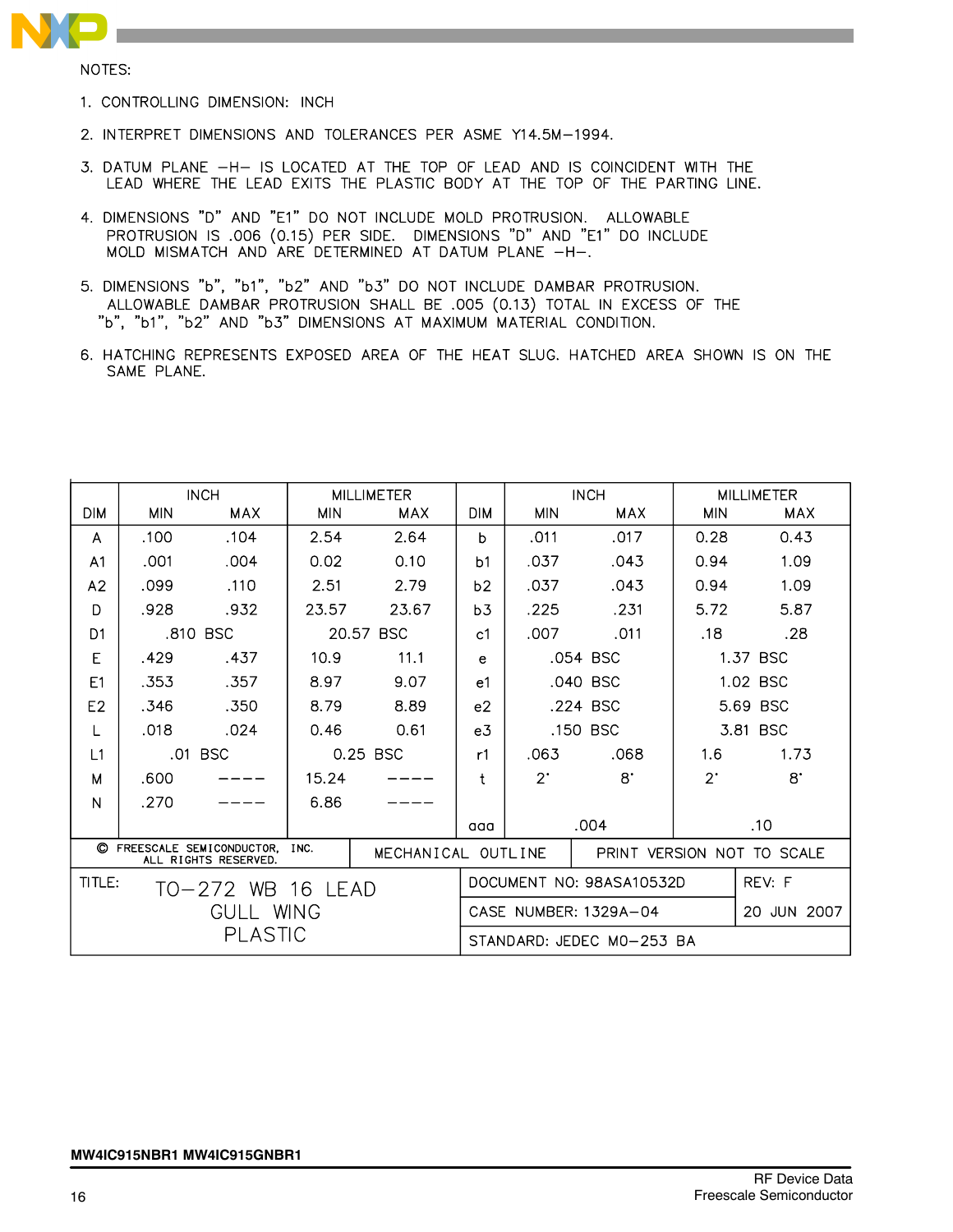

# **PRODUCT DOCUMENTATION, SOFTWARE AND TOOLS**

Refer to the following documents, tools and software to aid your design process.

#### **Application Notes**

- AN1907: Solder Reflow Attach Method for High Power RF Devices in Plastic Packages
- AN1955: Thermal Measurement Methodology of RF Power Amplifiers
- AN1977: Quiescent Current Thermal Tracking Circuit in the RF Integrated Circuit Family
- AN1987: Quiescent Current Control for the RF Integrated Circuit Device Family
- AN3263: Bolt Down Mounting Method for High Power RF Transistors and RFICs in Over--Molded Plastic Packages
- AN3789: Clamping of High Power RF Transistors and RFICs in Over-Molded Plastic Packages

#### **Engineering Bulletins**

• EB212: Using Data Sheet Impedances for RF LDMOS Devices

#### **Software**

• Electromigration MTTF Calculator

#### **Development Tools**

• Printed Circuit Boards

For Software and Tools, do a Part Number search at http://www.freescale.com, and select the "Part Number" link. Go to the Software & Tools tab on the part's Product Summary page to download the respective tool.

#### **REVISION HISTORY**

The following table summarizes revisions to this document.

| <b>Revision</b> | Date      | <b>Description</b>                                                                                                                                                                                                                                                                                                                                                          |
|-----------------|-----------|-----------------------------------------------------------------------------------------------------------------------------------------------------------------------------------------------------------------------------------------------------------------------------------------------------------------------------------------------------------------------------|
| 8               | Mar. 2011 | Modified data sheet to reflect RF Test Reduction described in Product and Process Change Notification<br>number, PCN13628, p. 2                                                                                                                                                                                                                                             |
|                 |           | Replaced Case Outline 1329A-03 with 1329A-04, Issue F, p. 1, 14-16. Added pin numbers 1 through 17.<br>Corrected mm dimension L for gull-wing foot from 4.90-5.06 Min-Max to 0.46-0.61 Min-Max. Corrected<br>L1 mm dimension from .025 BSC to 0.25 BSC. Added JEDEC Standard Package Number.<br>Added Product Documentation, Software and Tools and Revision History, p. 17 |